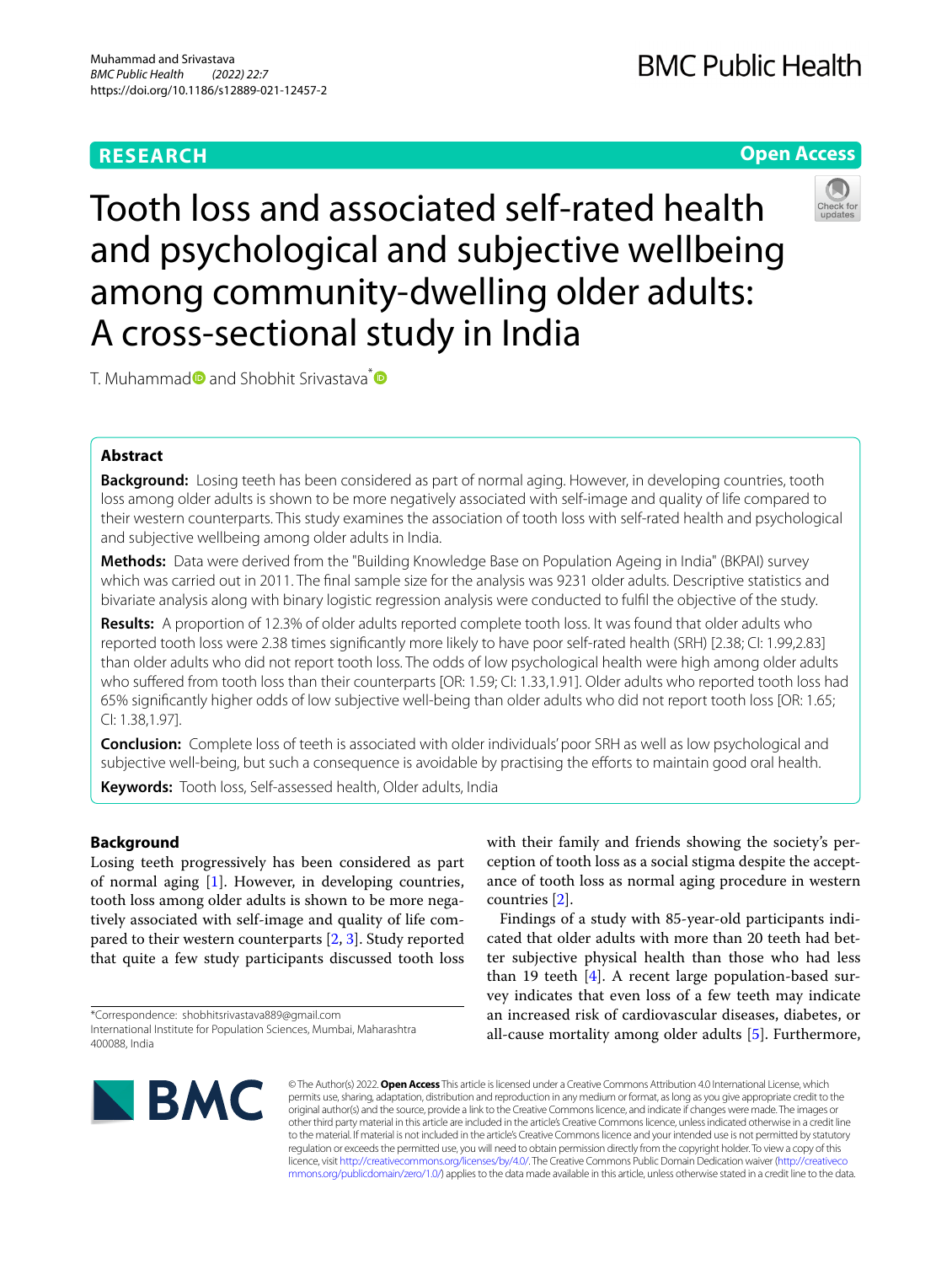edentulism or complete loss of teeth signifcantly afects health related quality of life in older adults and the use of dental restorations do not improve their perceived quality of life [[6\]](#page-9-5). Results from a review of 35 studies suggest that tooth loss is associated with unfavourable oral health-related quality of life (OHQoL) among older adults [[7\]](#page-9-6). Signifcant associations between measures of oral-health problems, pain, and disability and three broader measures of psychological well-being were also revealed. Older adults in a study who rated their oral health as poor had poor self-rated general health than their counterparts who rated their oral health favourably [[8\]](#page-9-7).

Previous studies suggest that loss of teeth can also afect older people's ability to interrelate with others and can have a considerable impact on their lifestyle due to problems with communication in family and social interactions, causing isolation and depression  $[9-11]$  $[9-11]$ . A growing body of literature shows that physical ftness, psychological well-being and health behaviours such as exercise, alcohol consumption, smoking and obesity are associated with self-rated health (SRH) [\[12,](#page-9-10) [13](#page-9-11)]. Participation in exercise, balanced diet and non-smoking over the time predicted good SRH among older adults at follow-up [[14](#page-9-12)]. Moreover, general health and oral health among older population were associated, although oral health impact was only associated with general health for those with more health problems, indicating that those in worse health suffer more problems from tooth loss  $[8, 8]$  $[8, 8]$ [15\]](#page-9-13).

The loss of teeth that results in low self-esteem and poor performance of the individual in society proved to have a signifcant association with social participation [ $16$ ]. Previous research has documented the effect of complete tooth loss or edentulism on facial appearance, speech, and eating that may have an impact on mental health and well-being through consequences such as low self-esteem, and decline in social activities due to embarrassment [\[16,](#page-9-14) [17\]](#page-9-15). Studies have also examined the sociodemographic and health determinants of tooth loss and edentulism among older population in India [[18](#page-9-16)[–21](#page-9-17)]. On the other hand, the challenges to accessing dental care services including awareness, fnancial barriers, traditional beliefs, trust and convenience were well documented in prior research [\[22](#page-9-18), [23\]](#page-9-19).

Since dental care in India as in any other developing countries is considered entirely as a private matter at the expense of patients depending on their subjective considerations, few data is available and the studies on association of tooth loss with the health outcomes of older adults are scant. Since dentition status provides information pertinent to older adults' general health, we in this study examine the association of tooth loss with the subjective assessment of health outcomes among older adults in India. The study hypothesised that there is a signifcant association of tooth loss with subjective assessment of health among older adults in India.

# **Methods**

### **Data**

Data for this study are derived from the BKPAI survey (Building Knowledge Base on Population Ageing in India). The survey was carried out in India in 2011 [[24\]](#page-9-20). A primary survey was conducted in seven states of India (Himachal Pradesh, Punjab, West Bengal, Odisha, Maharashtra, Kerala and Tamil Nadu), that covered a total of 9852 older adults from 8329 households in rural and urban areas  $[24]$  $[24]$ . The surveyed states have a higher percentage of the 60+ population compared to the national average and these states also represent all regions of the country  $[24]$  $[24]$ . The individual questionnaire was used which covers the socio-demographic profle, work history, and beneft, income, and assets, living arrangement, social activities, the health status of older adults and social security related question  $[24]$  $[24]$ . The BKPAI sample design entails a two-stage probability sampling, where frst, villages were classifed into diferent strata on the basis of population size, and the number of PSUs (Primary sampling units) to be selected was determined in proportion to the population size of each stratum. Using probability proportional to population size (PPS) technique, the PSUs have been chosen, and within each selected PSU, households of older adults were selected through systematic sampling. A similar procedure was applied in drawing samples from urban areas [[24\]](#page-9-20). Because this was a study of the elderly, the sample size was split evenly across urban and rural locations, regardless of the proportion of the population in each. The study included 80 PSUs (villages or urban wards)  $-$ 40 urban and an equal number of rural – with 16 elderly households per PSU. The questionnaires for each state were bilingual, with questions in both the primary language of the states and English. The final sample size for the analysis was 9231 older adults. The study protocol is performed in accordance with the relevant guidelines. The ethical approval for the study was obtained from the university of Southampton and written informed consent was obtained from the human participants in the study.

### **Variable description**

### *Outcome variables*

In India, study found that SRH has a satisfactory construct validity which is even stronger than that in an advanced country showing its association with diferent health dimensions [\[25](#page-9-21)]. SRH in the current study have a scale of 1 to 5, "excellent, very good, good, fair and poor"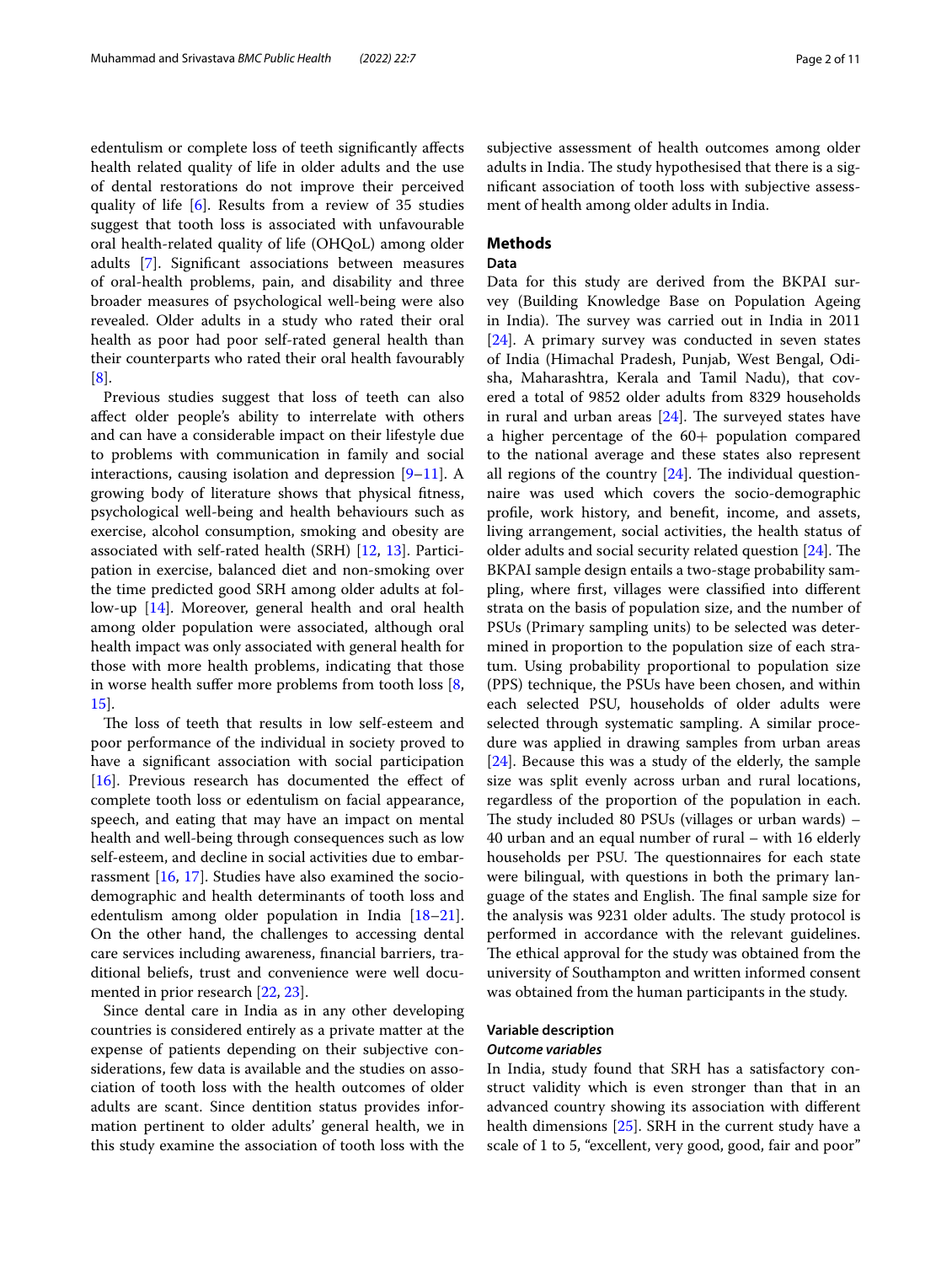and was categorized as 0 "good" (representing good, very good and excellent) and 1 "poor" (representing poor or fair)  $[26]$  $[26]$ . The 12-item version of the General Health Questionnaire (GHQ-12) was used as a measure of low psychological health. The GHQ-12 is an influential and reliable self-reported screening tool commonly used for identifying the non-specifc and minor psychiatric disorder in the general population [\[27](#page-9-23), [28](#page-9-24)]. Psychological health was having a scale of 0 to 12 on the basis of experiencing stressful symptoms and was recoded as 0 "high" (representing 6+ scores) and 1 "low" (representing score 5 and less)  $[29, 30]$  $[29, 30]$  $[29, 30]$  $[29, 30]$ . The low psychological health represents lower levels of psychological health or psychological distress among older adults (Cronbach's alpha: 0.90) [[31\]](#page-9-27).

The 9-item subjective well-being (SWB) questionnaire was used to measure low subjective well-being. Subjective well-being have a scale of 0 to 9 and was categorized as 0 "high" experiencing better experience (representing 6+ scores) and 1 "low" experiencing negative experience (representing score 5 and less) [\[32](#page-10-0)]. Twelve questions on psychological health and nine questions on subjective well-being were asked to assess the outcome variables. All the questions were asked on Likert scales and were recoded and used accordingly as per literature  $[26]$  $[26]$  $[26]$ . The low subjective well-being represents lower levels of subjective well-being among older adults (Cronbach alpha: 0.93) [\[12](#page-9-10)].

#### *Explanatory variables*

The main explanatory variable for the current study is complete loss of teeth (permanent). The variable was assessed using the question asked under the chronic morbidities regarding the 'loss of all natural teeth' which was categorized as no and yes.

Smoking tobacco, chewing tobacco and Alcohol consumption was categorized as no and yes. Ability to do activities of daily living (ADL) was having a scale of 0 to 6 where in it represents higher the score higher the independence. A score of was categorized as 0 "no" which represents full independence and 5 and less was categorized as 1 "yes" which represents not fully independent to do activities of daily living (Cronbach Alpha: 0.93) [\[12](#page-9-10)]. Ability to do instrumental activities of daily living (IADL) was having a scale of 0 to 8 representing higher the score higher the independence. A score of  $6+$  was categorized as 0 "no" representing high IADL and score of 5 and less was recoded as 1 "yes" representing low IADL [[12](#page-9-10), [33\]](#page-10-1).

Age was categorized as 60-69, 70-79 and  $80 + \text{years}$ . Sex was categorized as male and female. Marital status was categorized as not in union "included never married, widowed, divorced and separated" and currently in union. Educational status was categorized as no schooling, below 5years of schooling, 6-10years of schooling and 11 and above years of schooling. Working status was categorized as no and yes. The reference period was last 12months. Living arrangement was categorized as living alone, with spouse, with children and other. Wealth quintile was computed using 30 household assets and was divided into 5 quintiles as poorest, poorer, middle, richer, richest. Religion was categorized as Hindu, Muslim, Sikh and others. Caste was categorized as Scheduled Caste, Scheduled Tribes, Other Backward Class and others. Place of Residence was categorized as rural and urban. Data for seven states was available in the data as mentioned in the data section.

### **Statistical analysis**

Descriptive statistics and bivariate analysis were used to fnd the preliminary results. Further, binary logistic regression analysis [[34\]](#page-10-2) was used to fulfl the objective of the study. The outcome variable was SRH coded as 0 "good" and 1 "poor", low psychological health recoded as 0 "high" and 1 "low" and subjective well-being recoded as 0 "high" and 1 "low". The results were presented in the form of adjusted odds ratio (AOR) with a 5% signifcance level.

The model  $[34]$  $[34]$  is usually put into a more compact form as follows:

$$
\ln\left(\frac{P_i}{1-P_i}\right) = \beta_0 + \beta_1x_1 + \cdots + \beta_Mx_{m-1},
$$

Where  $\beta_0$ , .....,  $\beta_M$  are regression coefficients indicating the relative efect of a particular explanatory variable on the outcomes. These coefficients change as per the context in the analysis in the study [[34](#page-10-2)]. Variance infation factor (VIF) [[35\]](#page-10-3) was calculated to measure multi-collinearity among the variables and it was revealed from the results that there was no evidence of multi-collinearity among the variables. Additionally, svyset command was used to control the analysis for complex survey design and individual weight present in the dataset was used to make the estimates representative.

#### **Results**

Socio-economic and demographic profle of older adults were described in Table [1](#page-3-0). About 12.3% of older adults sufer from tooth loss. Nearly 15, 22 and 8% of older adult's smoke tobacco, chew tobacco and consume alcohol. About 64% of older adults sufer from one or more chronic diseases. Almost 8% and 57% of older adults sufers from ADL and IADL. Nearly one-tenth of older adults were from age group 80years and above. About 53% of older adults are female and 47% are male. Almost 61% of the older population was currently in union.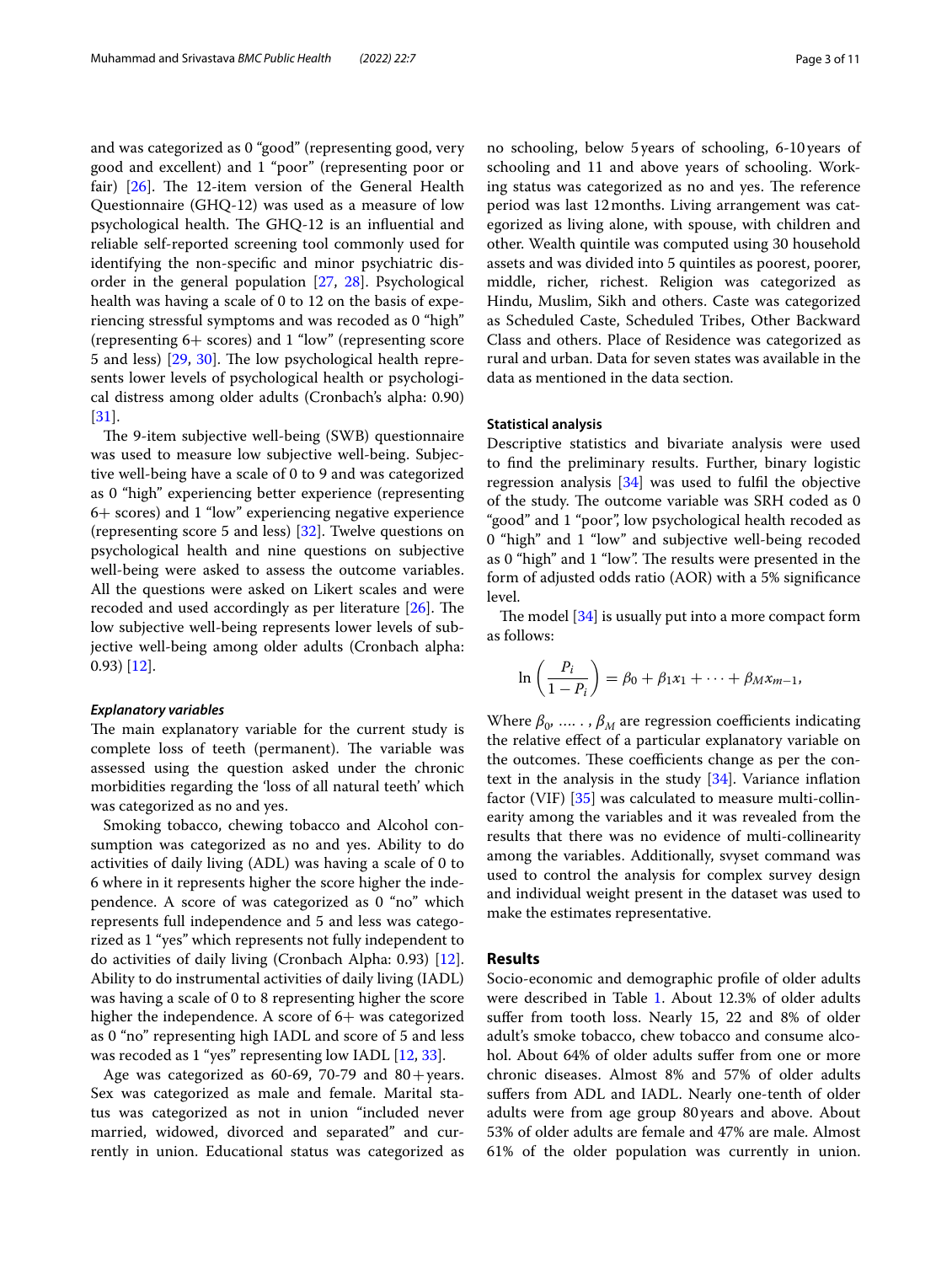<span id="page-3-0"></span>**Table 1** Socio-economic and demographic profle of older adults

| <b>Background factors</b>      | Sample | Percentage |
|--------------------------------|--------|------------|
| <b>Tooth loss</b>              |        |            |
| No                             | 8095   | 87.7       |
| Yes                            | 1136   | 12.3       |
| Smoking tobacco                |        |            |
| No                             | 7809   | 84.6       |
| Yes                            | 1422   | 15.4       |
| Chewing tobacco                |        |            |
| No                             | 7228   | 78.3       |
| Yes                            | 2003   | 21.7       |
| <b>Alcohol consumption</b>     |        |            |
| No                             | 8525   | 92.4       |
| Yes                            | 706    | 7.7        |
| <b>Chronic diseases</b>        |        |            |
| No                             | 3268   | 35.4       |
| Yes                            | 5963   | 64.6       |
| Difficulty in ADL              |        |            |
| High                           | 8541   | 92.5       |
| Low                            | 690    | 7.5        |
| Difficulty in IADL             |        |            |
| High                           | 4008   | 43.4       |
| Low                            | 5223   | 56.6       |
| Age (years)                    |        |            |
| 60-69                          | 5704   | 61.8       |
| 70-79                          | 2536   | 27.5       |
| $80+$                          | 991    | 10.7       |
| Sex                            |        |            |
| Male                           | 4372   | 47.4       |
| Female                         | 4859   | 52.6       |
| <b>Marital Status</b>          |        |            |
| Not in union                   | 3649   | 39.5       |
| Currently in union             | 5582   | 60.5       |
| <b>Education</b>               |        |            |
| No education                   | 4684   | 50.7       |
| Below 5 years                  | 1900   | 20.6       |
| 6-10 years                     | 2086   | 22.6       |
| $11 +$ years                   | 562    | 6.1        |
| Working status (last one year) |        |            |
| No                             | 6212   | 67.3       |
| Yes                            | 2223   | 24.1       |
| Retired                        | 796    | 8.6        |
| Living arrangement             |        |            |
| Alone                          | 547    | 5.9        |
| With spouse                    | 1467   | 15.9       |
| With children                  | 6493   | 70.3       |
| Others                         | 725    | 7.9        |
| <b>Wealth quintile</b>         |        |            |
| Poorest                        | 2169   | 23.5       |
| Poorer                         | 2029   | 22.0       |
| Middle                         | 1913   | 20.7       |

# **Table 1** (continued)

| <b>Background factors</b> | Sample | Percentage |  |
|---------------------------|--------|------------|--|
| Richer                    | 1720   | 18.6       |  |
| Richest                   | 1399   | 15.2       |  |
| Religion                  |        |            |  |
| Hindu                     | 7324   | 79.3       |  |
| Muslim                    | 651    | 7.1        |  |
| Sikh                      | 870    | 9.4        |  |
| Others                    | 386    | 4.2        |  |
| Caste                     |        |            |  |
| Scheduled Caste           | 1911   | 20.7       |  |
| Scheduled Tribe           | 515    | 5.6        |  |
| Other Backward Class      | 3364   | 36.4       |  |
| Others                    | 3441   | 37.3       |  |
| <b>Residence</b>          |        |            |  |
| Rural                     | 6827   | 74.0       |  |
| Urban                     | 2404   | 26.0       |  |
| <b>State</b>              |        |            |  |
| Himachal Pradesh          | 1471   | 15.9       |  |
| Punjab                    | 1279   | 13.9       |  |
| West Bengal               | 1128   | 12.2       |  |
| Orissa                    | 1454   | 15.8       |  |
| Maharashtra               | 1229   | 13.3       |  |
| Kerala                    | 1341   | 14.5       |  |
| Tamil Nadu                | 1330   | 14.4       |  |
| <b>Total</b>              | 9231   | 100.0      |  |

*ADL* Activities of Daily Living, *IADL* Instrumental Activities of Daily Living

Surprisingly, half of the older adults had no education at all whereas 6% had 11 and more years of education. About 9% of older adults were retired at the time of survey. Nearly 6% of the older adults were living alone and 16% were living with their spouse. About one-fourth of the older adults belong to poorest wealth status. Nearly 8 in 10 older adults were from Hindu religion and 2 in 10 from Scheduled Caste category. About one-fourth of the older adults live in urban areas.

Figure [1](#page-4-0) depicts percentage of tooth loss among older adults with poor SRH, low psychological health and low subjective well-being. The prevalence of poor SRH (80.1%), low psychological health (27.4%) and low subjective well-being (32.6%) was high among older adults who sufered from tooth loss.

Table [2](#page-5-0) represents percentage of older adults reporting poor SRH, low psychological health and low subjective well-being by background characteristic. Prevalence of poor SRH was high among older adults who smoke tobacco (60%), chew tobacco (57%), had chronic disease (63%) and with low ADL (85%) and IADL (63%). Prevalence of low psychological health was high among older adults who chew tobacco (30%), had chronic disease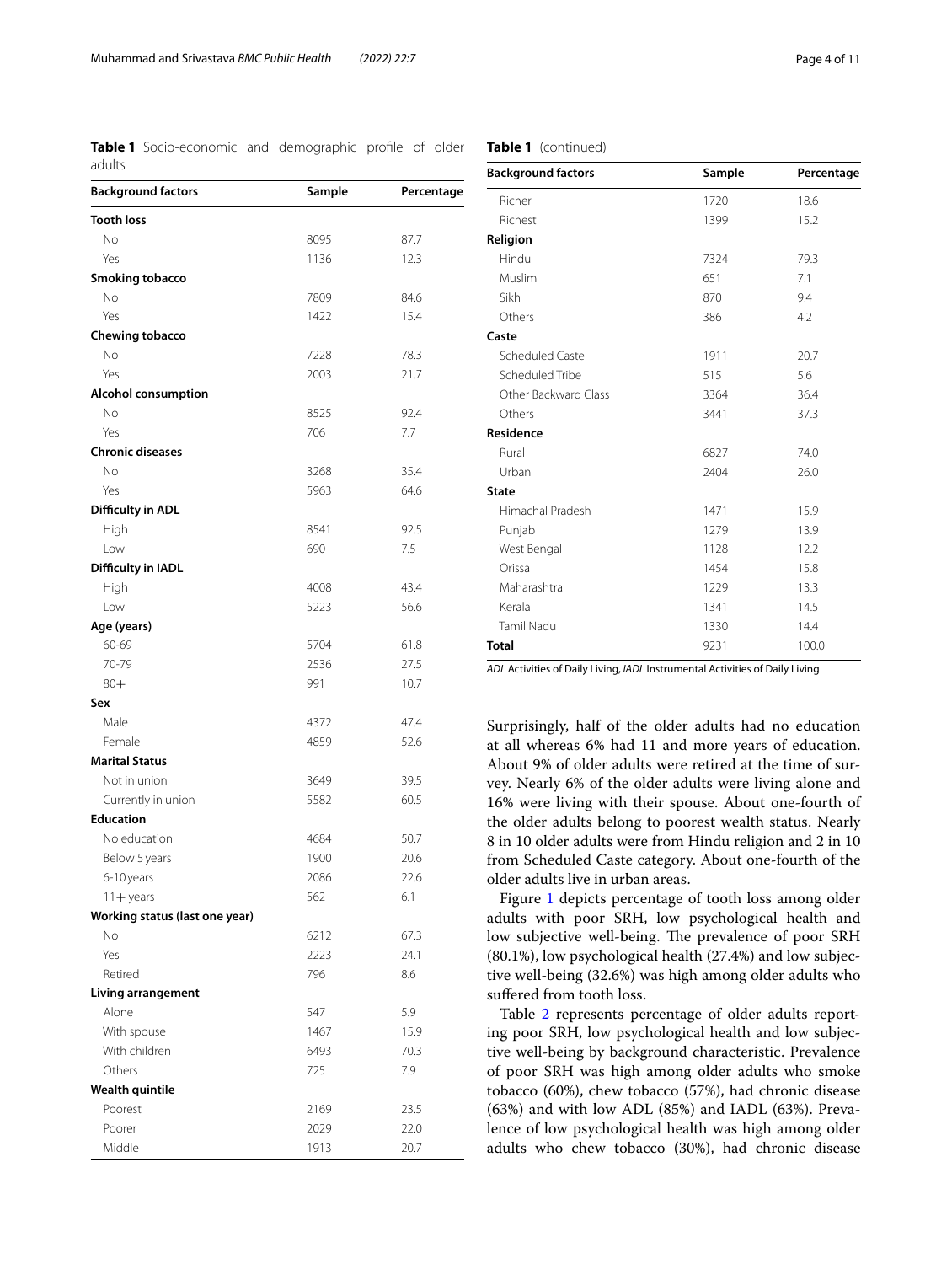

<span id="page-4-0"></span>(25%) and with low ADL (51%) and IADL (30%). Prevalence of low subjective well-being was high among older adults who chew tobacco (34%), had chronic disease (29%) and with low ADL (55%) and IADL (35%). Apart from that poor SRH, low psychological health and low subjective well-being was signifcantly associated with age, gender, marital status, educational status, working status, living arrangement, wealth status, religion, caste and residential status.

Table [3](#page-7-0) reveals logistic regression estimates for poor SRH, low psychological health and low subjective wellbeing among older adults. The regression estimates were adjusted for other potential factors that afect the outcome variables as well. It was found that older adults who suffered from tooth loss were 2.38 times significantly more likely to report poor SRH [OR: 2.38; CI: 1.99,2.83] than the older adults who did not sufered from tooth loss. The odds for low psychological health was high among older adults who sufered from tooth loss than their counterparts [OR: 1.59; CI: 1.33,1.91]. Older adults who suffers from tooth loss had 65% significantly higher likelihood to suffer from low subjective well-being than older adults who did not sufered from tooth loss [OR: 1.65; CI: 1.38,1.97].

# **Discussion**

Maintaining good oral health is a key to present an older adult as a healthy person and improvise his/her longevity and wellbeing  $[36]$  $[36]$ . In the present study, tooth loss was encountered in 12.3% of the older participants. The low prevalence of tooth loss in low income countries may

be related to low prevalence of dental caries due to consumption of non-refned carbohydrates [[37](#page-10-5)].

The findings from the bivariate and multivariate analyses of tooth loss with measures of SRH, psychological health and subjective well-being as dependent variables were remarkably similar. Regardless of the direction of the association between oral status and health outcomes, analysis of our data indicates that poor oral health, poorer SRH, psychological health and subjective well-being coexist among older adults. Similar fnding pertaining to the present study found in the past literature indicating that the tooth loss in negatively associated with general health status and overall quality of life [[37–](#page-10-5)[40](#page-10-6)]. Loss of teeth also means loss of aesthetics in facial profle and personality, which does afect the social performance and ability of the individual to form social relations and low levels of well-being [[17](#page-9-15)]. Further, it was also shown that the consequences of tooth loss that infuence chewing ability, food intake and nutritional status, are complex leading to several problems in old age, including chronic diseases, functional disabilities, psychological and social factors, and lowered socioeconomic status [[41,](#page-10-7) [42](#page-10-8)].

A review of literature reveals that poor health and disability are associated with low SWB at all ages and the health status is a strongest predictor of SWB during late life [\[43](#page-10-9)]. Consistently, our study also found that those who reported chronic diseases or low ADL or low IADL had poor SRH and low psychological and subjective well-being among the study sample. The performance of daily living activities and reduced functional dependency may strengthen feelings of autonomy and the ability to make personal decisions about how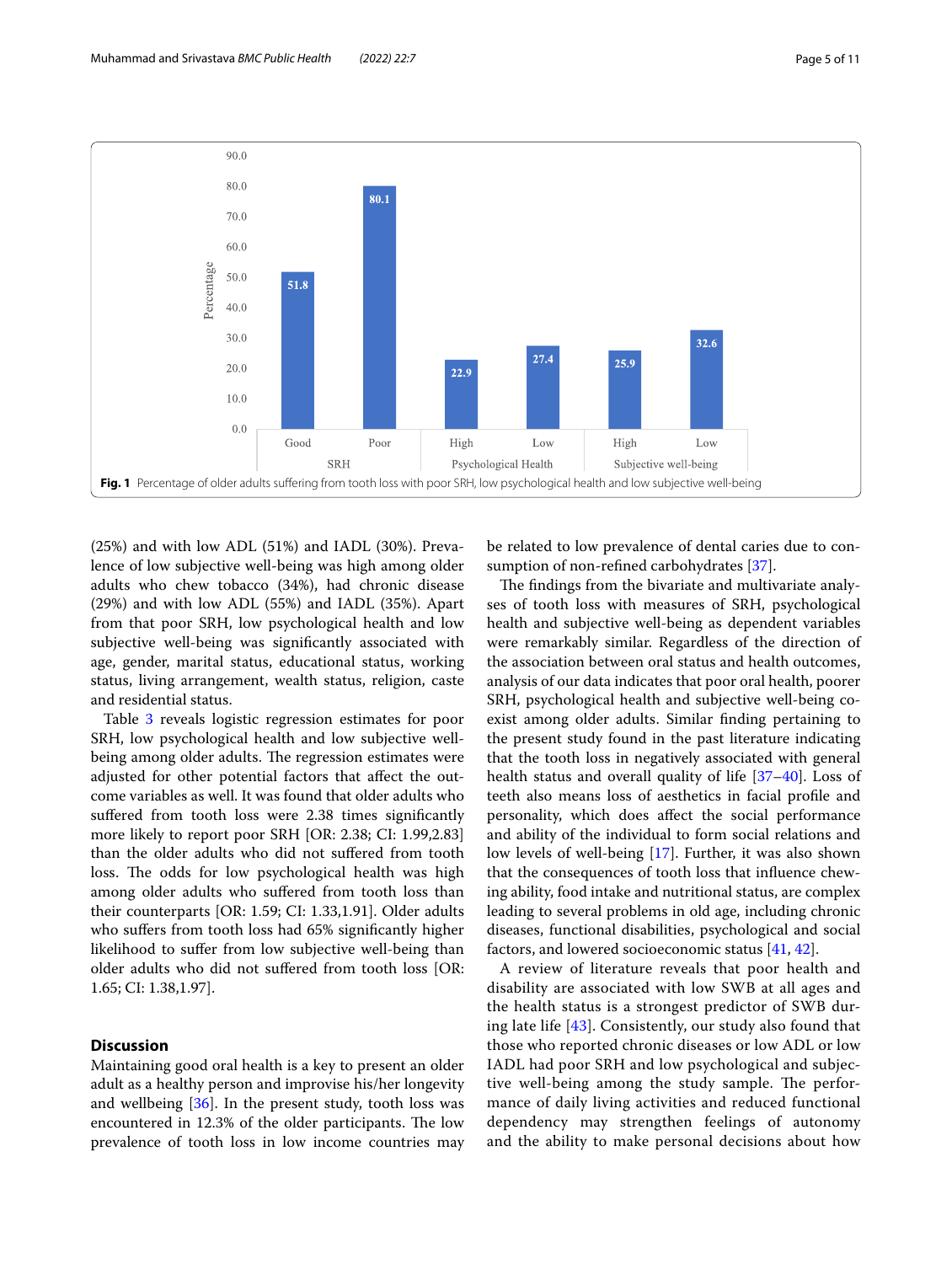# <span id="page-5-0"></span>**Table 2** Percentage of older adults reporting poor SRH, low psychological health and low subjective well-being

| <b>Background factors</b>       | Poor SRH |          | Low psychological health |          | Low subjective well-<br>being |          |
|---------------------------------|----------|----------|--------------------------|----------|-------------------------------|----------|
|                                 | $\%$     | p < 0.05 | $\%$                     | p < 0.05 | $\%$                          | p < 0.05 |
| <b>Smoking tobacco</b>          |          | 0.046    |                          | 0.936    |                               | 0.455    |
| No                              | 54.8     |          | 23.7                     |          | 26.9                          |          |
| Yes                             | 57.9     |          | 22.1                     |          | 25.7                          |          |
| Chewing tobacco                 |          | 0.032    |                          | < 0.001  |                               | < 0.001  |
| No                              | 54.9     |          | 21.5                     |          | 24.8                          |          |
| Yes                             | 56.8     |          | 30.3                     |          | 33.7                          |          |
| <b>Alcohol consumption</b>      |          | 0.093    |                          | 0.031    |                               | < 0.001  |
| No                              | 55.5     |          | 23.7                     |          | 27.4                          |          |
| Yes                             | 53.1     |          | 19.8                     |          | 18.6                          |          |
| <b>Chronic diseases</b>         |          | < 0.001  |                          | < 0.001  |                               | < 0.001  |
| No                              | 40.5     |          | 20.0                     |          | 23.3                          |          |
| Yes                             | 63.4     |          | 25.3                     |          | 28.6                          |          |
| Difficulty in ADL               |          | < 0.001  |                          | < 0.001  |                               | < 0.001  |
| High                            | 52.9     |          | 21.2                     |          | 24.5                          |          |
| Low                             | 84.7     |          | 51.3                     |          | 54.8                          |          |
| Difficulty in IADL              |          | < 0.001  |                          | < 0.001  |                               | < 0.001  |
| High                            | 45.5     |          | 14.4                     |          | 16.1                          |          |
| Low                             | 62.8     |          | 30.4                     |          | 34.9                          |          |
| Age (years)                     |          | < 0.001  |                          | < 0.001  |                               | < 0.001  |
| 60-69                           | 49.6     |          | 19.9                     |          | 23.2                          |          |
| 70-79                           | 62.2     |          | 27.0                     |          | 30.0                          |          |
| $80 +$                          | 70.0     |          | 34.9                     |          | 38.7                          |          |
|                                 |          | < 0.001  |                          | < 0.001  |                               | 0.048    |
| Sex                             |          |          |                          |          |                               |          |
| Male                            | 51.9     |          | 21.1                     |          | 23.9                          |          |
| Female<br><b>Marital Status</b> | 58.3     |          | 25.5                     |          | 29.3                          |          |
|                                 |          | < 0.001  |                          | < 0.001  |                               | < 0.001  |
| Not in union                    | 61.3     |          | 28.5                     |          | 32.9                          |          |
| Currently in union              | 51.3     |          | 20.1                     |          | 22.7                          |          |
| <b>Education</b>                |          | < 0.001  |                          | < 0.001  |                               | < 0.001  |
| No education                    | 61.0     |          | 30.6                     |          | 35.5                          |          |
| Below 5 years                   | 56.9     |          | 22.3                     |          | 24.0                          |          |
| 6-10 years                      | 44.8     |          | 12.5                     |          | 13.9                          |          |
| $11 +$ years                    | 41.1     |          | $8.4\,$                  |          | 10.3                          |          |
| Working status (last one year)  |          | 0.001    |                          | < 0.001  |                               | < 0.001  |
| No                              | 60.7     |          | 27.1                     |          | 30.4                          |          |
| Yes                             | 47.1     |          | 19.4                     |          | 23.5                          |          |
| Retired                         | 35.8     |          | 6.2                      |          | $7.0\,$                       |          |
| Living arrangement              |          | < 0.001  |                          | < 0.001  |                               | < 0.001  |
| Alone                           | 56.7     |          | 32.9                     |          | 39.7                          |          |
| With spouse                     | 49.9     |          | 20.7                     |          | 25.8                          |          |
| With children                   | 55.8     |          | 22.9                     |          | 25.4                          |          |
| Others                          | 60.7     |          | 26.3                     |          | 30.9                          |          |
| <b>Wealth quintile</b>          |          | < 0.001  |                          | < 0.001  |                               | < 0.001  |
| Poorest                         | 61.8     |          | 37.1                     |          | 47.3                          |          |
| Poorer                          | 56.0     |          | 29.6                     |          | 32.4                          |          |
| Middle                          | 53.2     |          | 19.7                     |          | 21.1                          |          |
| Richer                          | 48.5     |          | 14.7                     |          | 14.7                          |          |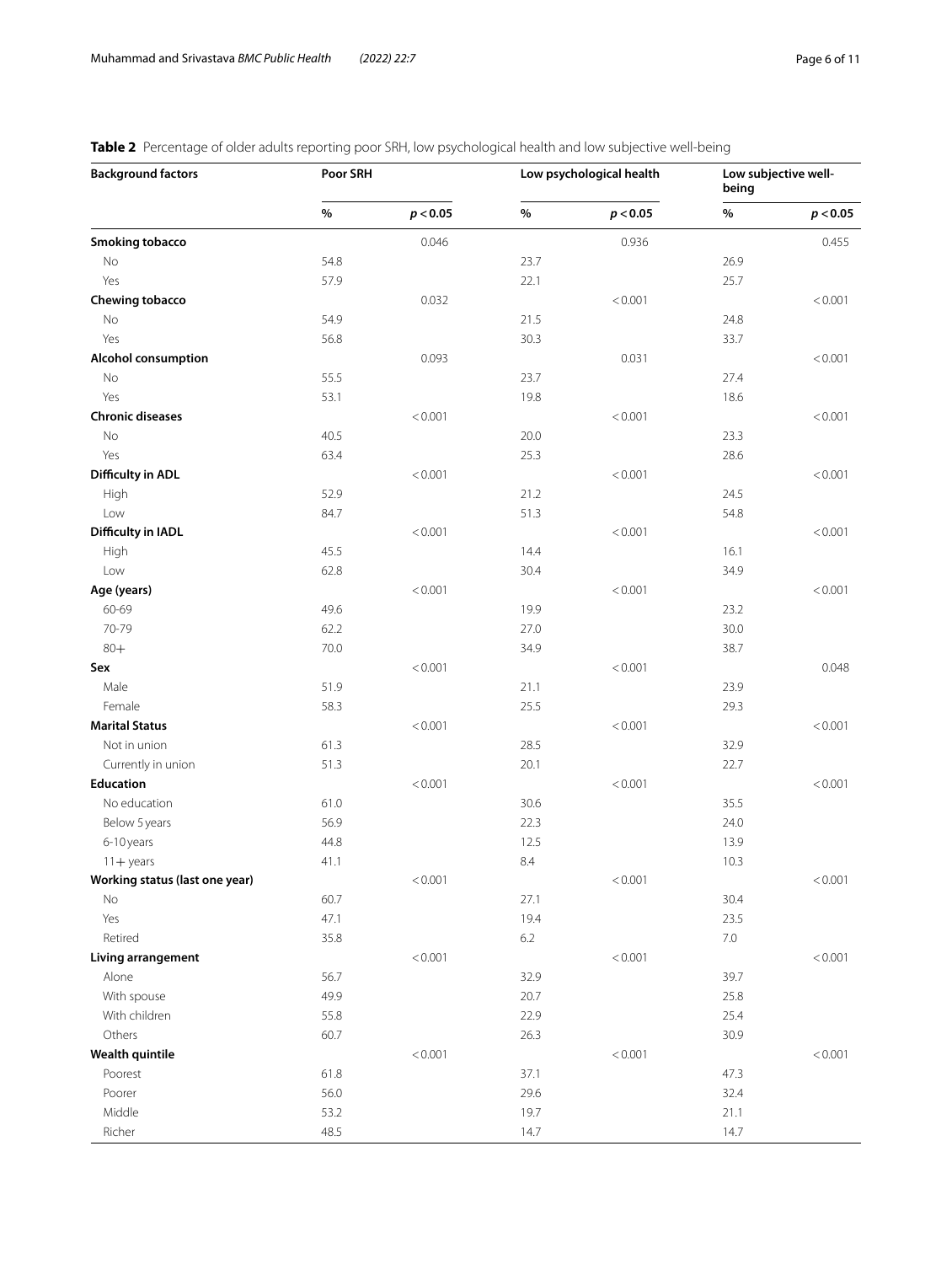| <b>Background factors</b> | Poor SRH |          | Low psychological health |          | Low subjective well-<br>being |          |
|---------------------------|----------|----------|--------------------------|----------|-------------------------------|----------|
|                           | $\%$     | p < 0.05 | $\%$                     | p < 0.05 | $\%$                          | p < 0.05 |
| Richest                   | 55.2     |          | 9.2                      |          | 9.3                           |          |
| Religion                  |          | < 0.001  |                          | < 0.001  |                               | < 0.001  |
| Hindu                     | 52.8     |          | 25.7                     |          | 28.5                          |          |
| Muslim                    | 66.3     |          | 23.1                     |          | 29.9                          |          |
| Sikh                      | 65.5     |          | 7.8                      |          | 12.1                          |          |
| Others                    | 61.4     |          | 16.3                     |          | 21.6                          |          |
| Caste                     |          | < 0.001  |                          | < 0.001  |                               | < 0.001  |
| Scheduled Caste           | 60.0     |          | 28.0                     |          | 33.8                          |          |
| Scheduled Tribe           | 46.5     |          | 32.4                     |          | 35.1                          |          |
| Other Backward Class      | 53.2     |          | 25.7                     |          | 27.8                          |          |
| Others                    | 56.0     |          | 17.3                     |          | 20.5                          |          |
| Residence                 |          | < 0.001  |                          | < 0.001  |                               | < 0.001  |
| Rural                     | 56.9     |          | 25.1                     |          | 28.3                          |          |
| Urban                     | 50.8     |          | 18.7                     |          | 22.4                          |          |
| <b>State</b>              |          | < 0.001  |                          | < 0.001  |                               | < 0.001  |
| Himachal Pradesh          | 46.0     |          | 17.0                     |          | 15.1                          |          |
| Punjab                    | 65.9     |          | 7.2                      |          | 11.4                          |          |
| West Bengal               | 77.9     |          | 29.3                     |          | 48.3                          |          |
| Orissa                    | 47.5     |          | 37.5                     |          | 35.3                          |          |
| Maharashtra               | 40.9     |          | 22.7                     |          | 34.3                          |          |
| Kerala                    | 67.1     |          | 13.8                     |          | 14.8                          |          |
| Tamil Nadu                | 46.1     |          | 36.2                     |          | 31.7                          |          |

### **Table 2** (continued)

\*if *p*<0.05, *%* percentage, *SRH* self-rated health, *ADL* Activities of Daily Living, *IADL* Instrumental Activities of Daily Living, *p*-value based on chi-square test

one should live in accordance with his/her own rules and preferences and that is fundamental to the mental health and well-being of older adults [[44](#page-10-10)]. Moreover, the analysis also revealed a signifcant association between age and self-assessed health outcomes. This result was expected, considering the progressiveness of disability and dental caries among higher age groups, which account for many of the diseases.

Further, living with children and having greater number of children increase the likelihood of rotational living and shared responsibilities among adult children and caregiving for their older parents [[45](#page-10-11), [46](#page-10-12)]. With social and familial support, older individuals generally feel loved and become confdent when dealing with health problems and have higher self-esteem and wellbeing [\[47\]](#page-10-13). Concordantly, the present study also shows that older adults who are living with spouse, children or other relatives reported better psychological and subjective well-being compared to solo living older adults. Whereas, study also found that quality of an individual's relationships with spouse, children, and family rather than their presence was associated with psychological well-being [[48\]](#page-10-14).

Moreover, education and household economic status were found having signifcant negative relationship with poor SRH, low psychological health and low SWB. The fnding is also consistent with previous studies showing that higher educational status and better economic conditions lead to higher levels of life satisfaction and wellbeing among older adults  $[49-51]$  $[49-51]$ . This is an interesting fnding that indicates that lower-socio-economic group may not have either sufficient access or resources to seek dental treatment and leads to poor ratings of their health. In addition, educated older adults may have improved dental awareness, increased utilization of health facilities, proper oral hygiene habits that result in better oral health and well-being.

Studies of dental and oral problems among older individuals and their treatment seeking behaviour found that adequate access to medical and dental care can reduce premature morbidity and mortality, preserve function, and enhance overall quality of life [[52,](#page-10-17) [53\]](#page-10-18). A study in India also found that less than 50% of edentulous and only 10% of partially edentulous older adults were wearing dentures due to the wide gap between the need and the services utilized [[20\]](#page-9-28).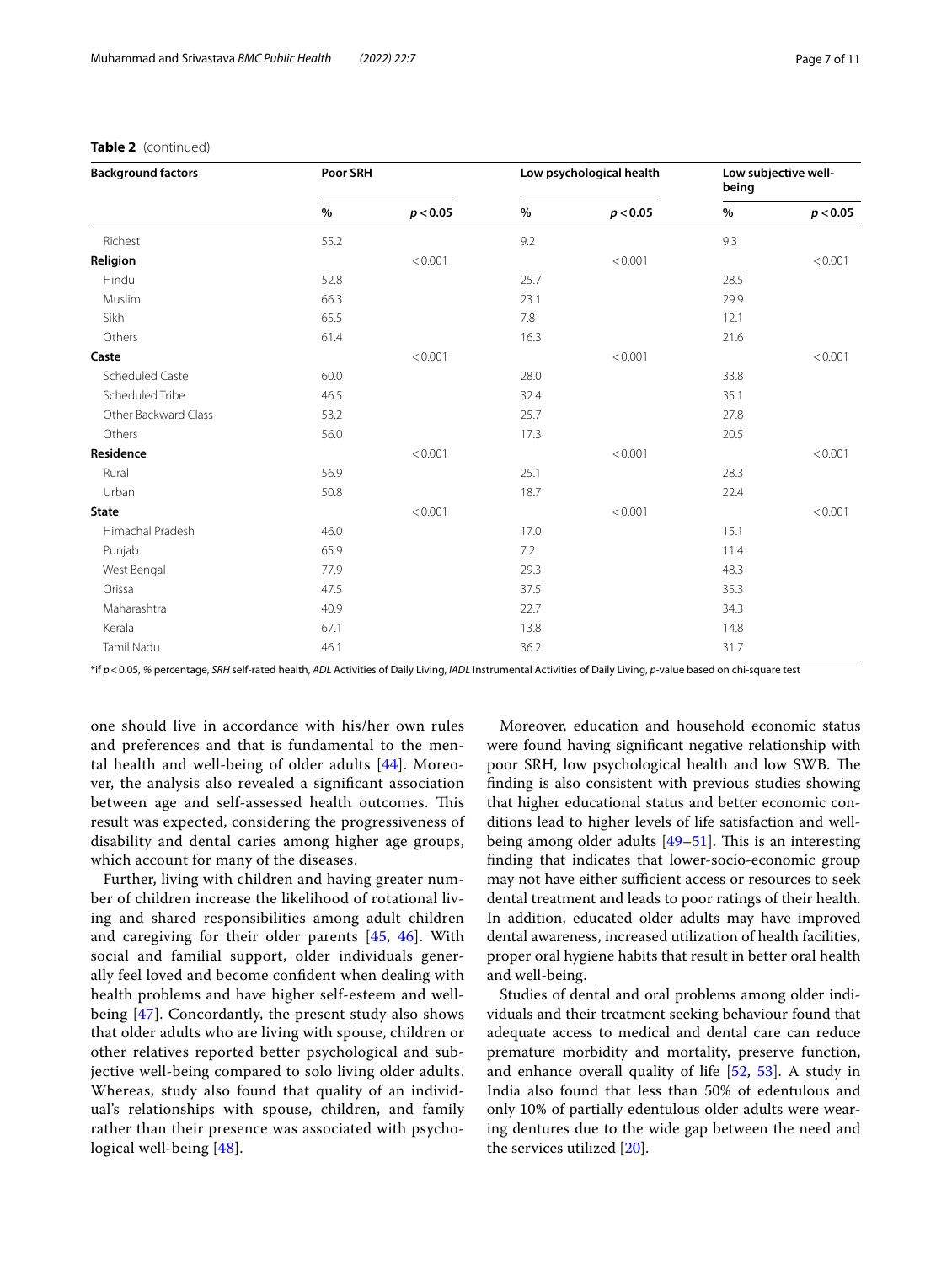<span id="page-7-0"></span>**Table 3** Logistic regression estimates for poor SRH, low psychological health and low subjective well-being among older adults

| <b>Background factors</b>      | Poor SRH<br>Low psychological health |                     | Low subjective well-being |  |  |
|--------------------------------|--------------------------------------|---------------------|---------------------------|--|--|
|                                | AOR (95% CI)                         | AOR (95% CI)        | AOR (95% CI)              |  |  |
| <b>Tooth loss</b>              |                                      |                     |                           |  |  |
| No                             | Ref.                                 | Ref.                | Ref.                      |  |  |
| Yes                            | 2.38*(1.99,2.83)                     | 1.59*(1.33,1.91)    | $1.65*(1.38, 1.97)$       |  |  |
| Smoking tobacco                |                                      |                     |                           |  |  |
| No                             | Ref.                                 | Ref.                | Ref.                      |  |  |
| Yes                            | 1.04 (0.88,1.21)                     | 1.11 (0.92,1.34)    | 1.08 (0.89,1.39)          |  |  |
| Chewing tobacco                |                                      |                     |                           |  |  |
| No                             | Ref.                                 | Ref.                | Ref.                      |  |  |
| Yes                            | 1.04 (0.92,1.18)                     | 0.99(0.86, 1.13)    | $0.87*(0.76, 0.99)$       |  |  |
| <b>Alcohol consumption</b>     |                                      |                     |                           |  |  |
| No                             | Ref.                                 | Ref.                | Ref.                      |  |  |
| Yes                            | 0.88(0.72, 1.07)                     | 1.14 (0.89,1.45)    | 0.78(0.61,1)              |  |  |
| <b>Chronic diseases</b>        |                                      |                     |                           |  |  |
| No                             | Ref.                                 | Ref.                | Ref.                      |  |  |
| Yes                            | 2.17*(1.91,2.34)                     | $1.57*(1.39, 1.79)$ | $1.40*(1.31, 1.67)$       |  |  |
| Difficulty in ADL              |                                      |                     |                           |  |  |
| High                           | Ref.                                 | Ref.                | Ref.                      |  |  |
| Low                            | 2.44*(1.94,3.06)                     | 2.27*(1.88,2.74)    | $2.61*(2.15,3.14)$        |  |  |
| Difficulty in IADL             |                                      |                     |                           |  |  |
| High                           | Ref.                                 | Ref.                | Ref.                      |  |  |
| Low                            | $1.63*(1.47,1.81)$                   | $1.68*(1.47,1.91)$  | $1.72*(1.52, 1.94)$       |  |  |
| Age (years)                    |                                      |                     |                           |  |  |
| 60-69                          | Ref.                                 | Ref.                | Ref.                      |  |  |
| 70-79                          | $1.18*(1.06, 1.32)$                  | 1.14(1,1.3)         | $1.19*(1.05, 1.35)$       |  |  |
| $80 +$                         | 1.18(0.99, 1.41)                     | 1.19 (0.98,1.43)    | $1.26*(1.04,1.51)$        |  |  |
| Sex                            |                                      |                     |                           |  |  |
| Male                           | Ref.                                 | Ref.                | Ref.                      |  |  |
| Female                         | 0.89(0.79, 1.01)                     | 0.88(0.76, 1.02)    | 0.94(0.78, 1.04)          |  |  |
| <b>Marital Status</b>          |                                      |                     |                           |  |  |
| Not in union                   | Ref.                                 | Ref.                | Ref.                      |  |  |
| Currently in union             | 0.99(0.88, 1.12)                     | 0.97(0.84, 1.12)    | 0.91(0.79, 1.04)          |  |  |
| Education                      |                                      |                     |                           |  |  |
| No education                   | Ref.                                 | Ref.                | Ref.                      |  |  |
| Below 5 years                  | 0.89(0.78, 1.01)                     | $0.75*(0.65, 0.87)$ | $0.74*(0.64, 0.86)$       |  |  |
| 6-10 years                     | $0.69*(0.6, 0.79)$                   | $0.48*(0.4, 0.57)$  | $0.53*(0.45, 0.63)$       |  |  |
| $11 +$ years                   | $0.60*(0.48,0.75)$                   | $0.51*(0.36, 0.71)$ | $0.51*(0.37,0.7)$         |  |  |
| Working status (last one year) |                                      |                     |                           |  |  |
| No                             | Ref.                                 | Ref.                | Ref.                      |  |  |
| Yes                            | $0.77*(0.68,0.88)$                   | $0.81*(0.7,0.94)$   | $0.83*(0.71,0.95)$        |  |  |
| Retired                        | $0.63*(0.53,0.75)$                   | $0.46*(0.34, 0.62)$ | $0.47*(0.35, 0.62)$       |  |  |
| Living arrangement             |                                      |                     |                           |  |  |
| Alone                          | Ref.                                 | Ref.                | Ref.                      |  |  |
| With spouse                    | 0.99(0.78, 1.26)                     | $0.61*(0.46, 0.79)$ | 0.82(0.61, 1.04)          |  |  |
| With children                  | 1.01(0.82, 1.25)                     | $0.73*(0.58, 0.92)$ | $0.71*(0.57,0.89)$        |  |  |
| Others                         | 0.93(0.72, 1.21)                     | 0.93(0.69, 1.24)    | 0.89(0.67,1.18)           |  |  |
| <b>Wealth quintile</b>         |                                      |                     |                           |  |  |
| Poorest                        | Ref.                                 | Ref.                | Ref.                      |  |  |
| Poorer                         | $0.67*(0.58, 0.79)$                  | 0.94(0.8, 1.1)      | $0.69*(0.59,0.81)$        |  |  |
|                                |                                      |                     |                           |  |  |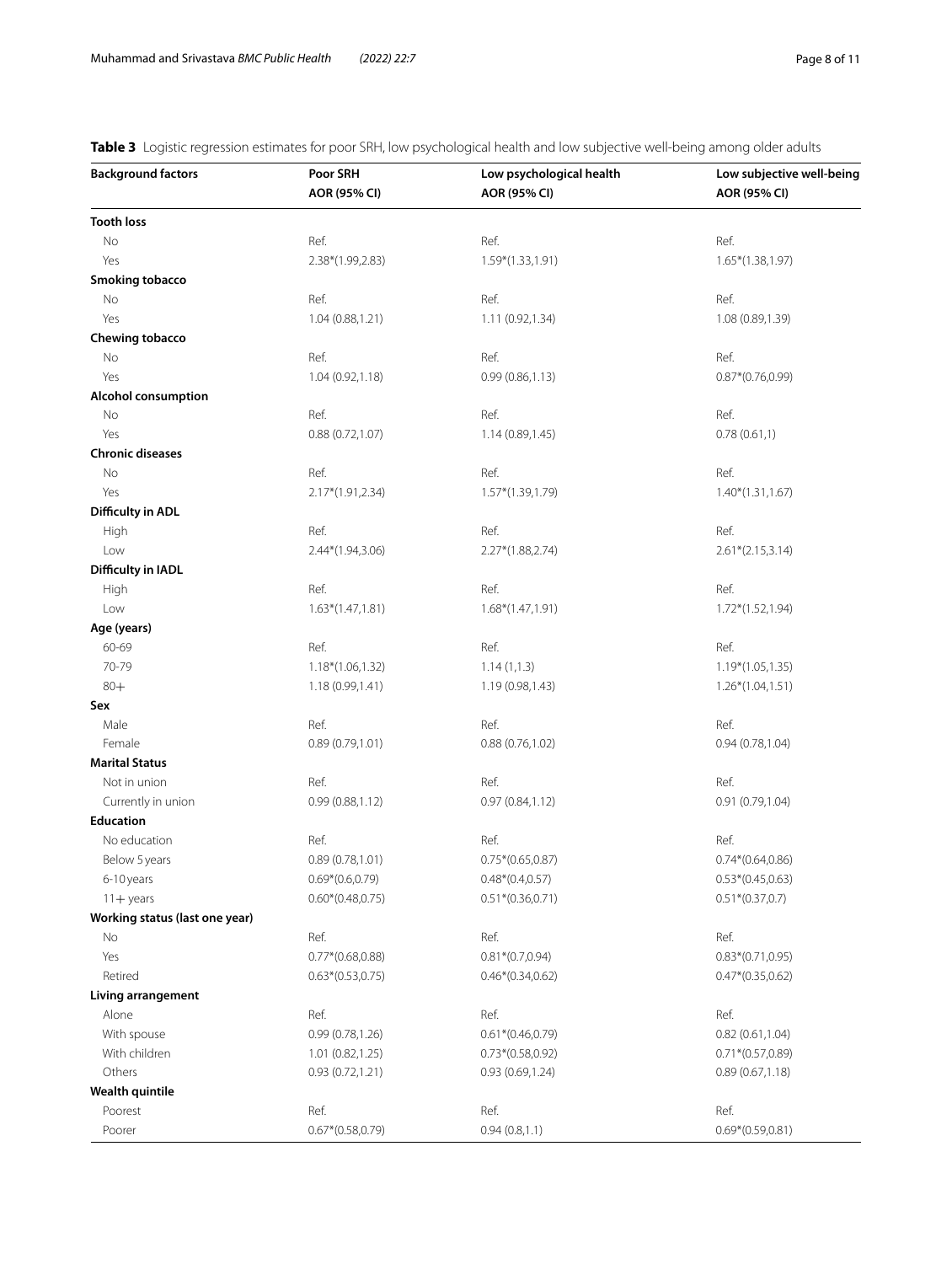### **Table 3** (continued)

| <b>Background factors</b> | Poor SRH            | Low psychological health | Low subjective well-being |
|---------------------------|---------------------|--------------------------|---------------------------|
|                           | AOR (95% CI)        | AOR (95% CI)             | AOR (95% CI)              |
| Middle                    | $0.55*(0.46,0.65)$  | $0.76*(0.63,0.92)$       | $0.48*(0.4, 0.58)$        |
| Richer                    | $0.49*(0.41, 0.59)$ | $0.65*(0.52,0.8)$        | $0.41*(0.34, 0.51)$       |
| Richest                   | $0.52*(0.42,0.64)$  | $0.51*(0.4,0.66)$        | $0.28*(0.22,0.35)$        |
| Religion                  |                     |                          |                           |
| Hindu                     | Ref.                | Ref.                     | Ref.                      |
| Muslim                    | 1.02 (0.81,1.23)    | 1.16(0.92, 1.46)         | 1.08 (0.87,1.35)          |
| Sikh                      | 1.03 (0.81,1.31)    | 1.08(0.67, 1.48)         | 1.07(0.76, 1.51)          |
| Others                    | 1.11(0.87, 1.43)    | 0.95(0.69, 1.31)         | 1.11(0.82, 1.49)          |
| Caste                     |                     |                          |                           |
| <b>Scheduled Caste</b>    | Ref.                | Ref.                     | Ref.                      |
| Scheduled Tribe           | 0.82(0.65, 1.04)    | 0.84(0.65, 1.08)         | 0.81(0.64, 1.04)          |
| Other Backward Class      | 1.07(0.93, 1.24)    | $0.79*(0.67,0.94)$       | 0.96(0.82,1.12)           |
| Others                    | 0.95(0.83, 1.09)    | $0.83*(0.71, 0.98)$      | $0.81*(0.7,0.95)$         |
| Residence                 |                     |                          |                           |
| Rural                     | Ref.                | Ref.                     | Ref.                      |
| Urban                     | 1.01(0.91, 1.12)    | 0.99(0.87,1.12)          | $1.17*(1.04, 1.32)$       |
| <b>State</b>              |                     |                          |                           |
| Himachal Pradesh          | Ref.                | Ref.                     | Ref.                      |
| Punjab                    | $2.06*(1.67, 2.55)$ | $0.38*(0.27, 0.54)$      | $0.72*(0.52,0.99)$        |
| West Bengal               | $3.87*(3.18, 4.71)$ | $1.92*(1.53,2.41)$       | $4.88*(3.91,6.11)$        |
| Orissa                    | $0.76*(0.63,0.92)$  | $2.34*(1.86, 2.95)$      | $2.13*(1.69, 2.68)$       |
| Maharashtra               | $0.73*(0.61,0.88)$  | $1.63*(1.29,2.06)$       | $3.31*(2.63,4.14)$        |
| Kerala                    | $3.01*(2.48, 3.66)$ | 1.08(0.82, 1.41)         | $1.36*(1.05,1.77)$        |
| <b>Tamil Nadu</b>         | $1.23*(1.01, 1.54)$ | 5.07*(3.98,6.46)         | $2.77*(2.17,3.52)$        |
| R-square                  | 0.152               | 0.178                    | 0.187                     |

*Ref* Reference, \*if *p*<0.05, *SRH* self-rated health, *ADL* Activities of Daily Living, *IADL* Instrumental Activities of Daily Living, *%* percentage, *AOR* Adjusted Odds Ratio

The study has certain limitations. The response for tooth loss was self-reported in nature. Furthermore, there are chances of misreporting of information, as the information on SRH, psychological health and SWB was self-reported. Similarly, the study fndings are also limited by the possible efects of residual confounding in the current analyses. Although the data presented here support contemporary thinking concerning tooth loss among older population and their well-being, the fndings should be interpreted with caution. Since the study was predominantly cross-sectional, the direction of the causality remains unresolved. The data were collected from seven states only. However, the population from these seven states was representative of the national sample. Apart from the above limitations, the study has strengths too. The study provides the pan India prevalence for tooth loss among older adults which was a missing part form recent literature in India. Moreover, the study associated tooth loss with overall health among older adults which was a much needed area to be focused in the country like

India where people associate tooth loss as a process of ageing and ignore the consequences that may worsen their overall health. Furthermore, longitudinal studies are warranted to broaden our current understanding of transitions in dental care during the late stages of life and its efect on well-being of older people.

## **Conclusion**

Tooth loss continues to represent a major health care burden that is often neglected in countries like India. Loss of tooth in later years is associated with older individuals' poor SRH as well as low psychological and subjective well-being, but such a consequence is avoidable by practicing the eforts to maintain good oral health. Again, there is an increased need to understand the life context of the older individuals with less functional dentition in order to provide them with a better dental care through interventions capable of having a positive impact on the process of healthy ageing.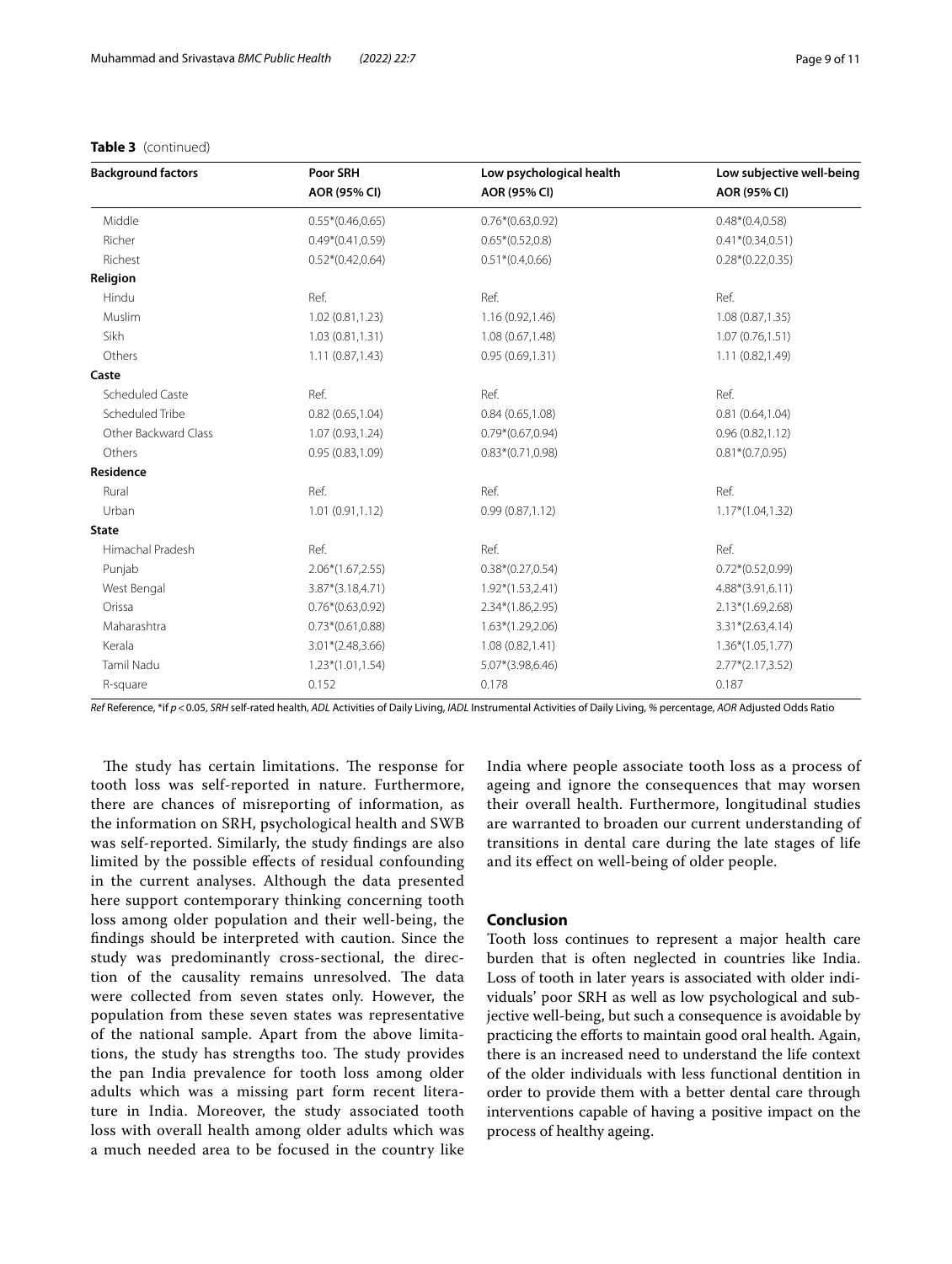#### **Abbreviations**

BKPAI: Building Knowledge Base on Population Ageing in India; SRH: Self-rated health; GHQ: General Health Questionnaire; SWB: Subjective well-being; ADL: Activities of daily living; IADL: Instrumental activities of daily living; OR: Odds Ratio; CI: Confdence Interval.

#### **Acknowledgements**

Not applicable.

#### **Informed consent and guidelines**

Written informed consent was obtained from human participants in the study.

#### **Authors' contributions**

The concept was drafted by TM; SS contributed to the analysis design. Both authors contributed to the comprehensive writing of the article. Both the authors read and approved the fnal manuscript.

#### **Funding**

Authors did not receive any funding to carry out this research.

#### **Availability of data and materials**

The study utilises a secondary source of data that is freely available in public domain through request to <http://www.isec.ac.in/>.

#### **Declarations**

#### **Ethics approval and consent to participate**

The data is freely available in the public domain and survey agencies that conducted the feld survey for the data collection have collected prior consent from the respondent. The ethical approval for obtained by university of South Hampton. To assess the dataset no ethical approval was required as the data was freely available through a request from <http://www.isec.ac.in/>.

#### **Consent for publication**

Not applicable.

#### **Competing interests**

The authors declare that they have no competing interests.

Received: 1 September 2021 Accepted: 20 December 2021

#### **References**

- <span id="page-9-0"></span>1. Shimazaki Y, Soh I, Saito T, et al. Infuence of dentition status on physical disability, mental impairment, and mortality in institutionalized elderly people. J Dent Res. 2001;80:340–5.
- <span id="page-9-1"></span>2. Scott BJJ, Leung KCM, Davis DM, et al. A transcultural perspective on the emotional efect of tooth loss in complete denture wearers. Int J Prosthodont. 2001;14:461–5.
- <span id="page-9-2"></span>3. Fiske J, Davis DM, Leung KCM, et al. The emotional efects of tooth loss in partially dentate people attending prosthodontic clinics in dental schools in England. Scotland and Hong Kong: A preliminary investigation; 2001. p. 457–61.
- <span id="page-9-3"></span>4. Akifusa S, Soh I, Ansai T, et al. Relationship of number of remaining teeth to health-related quality of life in community-dwelling elderly. Gerodontology. 2005;22:91–7.
- <span id="page-9-4"></span>5. Liljestrand JM, Havulinna AS, Paju S, et al. Missing teeth predict incident cardiovascular events, diabetes, and death. J Dent Res. 2015;94:1055–62.
- <span id="page-9-5"></span>6. Cano-Gutiérrez C, Borda MG, Arciniegas AJ, et al. Edentulism and dental prostheses in the elderly: impact on quality of life measured with EuroQol--visual analog scale (EQ-VAS). Acta Odontol Latinoam. 2015;28:149–55.
- <span id="page-9-6"></span>7. Gerritsen AE, Allen PF, Witter DJ, et al. Tooth loss and oral health-related quality of life: A systematic review and meta-analysis. Health Qual Life Outcomes. 2010;8:1–11.
- <span id="page-9-7"></span>8. Brennan DS, Teusner DN. Oral health impacts on self-rated general and oral health in a cross-sectional study of working age adults. Community Dent Oral Epidemiol. 2015;43:282–8.
- <span id="page-9-8"></span>9. Srisilapanan P, Sheiham A. The prevalence of dental impacts on daily performances in older people in Northern Thailand. Gerodontology. 2001;18:102–8.
- 10. Tyrovolas S, Koyanagi A, Panagiotakos DB, et al. Population prevalence of edentulism and its association with depression and self-rated health. Sci Rep. 2016;6:1–9.
- <span id="page-9-9"></span>11. Matsuyama Y, Jürges H, Dewey M, et al. Causal effect of tooth loss on depression: Evidence from a population-wide natural experiment in the USA. Epidemiol Psychiatr Sci Epub ahead of print. 2021. [https://doi.org/](https://doi.org/10.1017/S2045796021000287) [10.1017/S2045796021000287.](https://doi.org/10.1017/S2045796021000287)
- <span id="page-9-10"></span>12. Srivastava S, Muhammad T. Violence and associated health outcomes among older adults in India: A gendered perspective. SSM Popul Heal. 2020;12. Epub ahead of print. [https://doi.org/10.1016/j.ssmph.2020.](https://doi.org/10.1016/j.ssmph.2020.100702) [100702.](https://doi.org/10.1016/j.ssmph.2020.100702)
- <span id="page-9-11"></span>13. Muhammad T, Maurya P. Gender diferences in the association between perceived income sufficiency and self-rated health among older adults : A population-based study in India based study in India. J Women Aging. 2021;00:1–14.
- <span id="page-9-12"></span>14. Manderbacka K, Lundberg O, Martikainen P. Do risk factors and health behaviours contribute to self- ratings of health? Soc Sci Med. 1999;48:1713–20.
- <span id="page-9-13"></span>15. Brennan DS, Singh KA. General health and oral health self-ratings, and impact of oral problems among older adults. Eur J Oral Sci. 2011;119:469–73.
- <span id="page-9-14"></span>16. Rodrigues SM, Oliveira AC, Vargas AMD, et al. Implications of edentulism on quality of life among elderly. Int J Environ Res Public Health. 2012;9:100–9.
- <span id="page-9-15"></span>17. Naik AV, Pai RC. Study of Emotional Efects of Tooth Loss in an Aging North Indian Community. ISRN Dent. 2011;2011:1–4.
- <span id="page-9-16"></span>18. Nagaraj E, Mankani N, Madalli P, et al. Socioeconomic factors and Complete edentulism in North Karnataka population. J Indian Prosthodont Soc. 2014;14:24–8.
- 19. Kailembo A, Preet R, Stewart WJ. Common risk factors and edentulism in adults, aged 50 years and over, in China, Ghana, India and South Africa: Results from the WHO Study on global AGEing and adult health (SAGE). BMC Oral Health. 2016;17. Epub ahead of print. [https://doi.org/10.1186/](https://doi.org/10.1186/s12903-016-0256-2) [s12903-016-0256-2.](https://doi.org/10.1186/s12903-016-0256-2)
- <span id="page-9-28"></span>20. Bijjargi S, Chowdhary R. Geriatric dentistry: Is rethinking still required? A community-based survey in Indian population. Gerodontology. 2013;30:247–53.
- <span id="page-9-17"></span>21. Selvamani Y, Singh P. Association between Underweight and Edentulism among Older (50+) Men and Women in India. Ageing Int. 2020;45:315–26.
- <span id="page-9-18"></span>22. Li C, Yao NA. Socio–Economic Disparities in Dental Health and Dental Care Utilisation Among Older Chinese. Int Dent J. 2021;71:67–75.
- <span id="page-9-19"></span>23. Mittal R, Wong ML, Koh GCH, et al. Factors afecting dental service utilisation among older Singaporeans eligible for subsidized dental care - A qualitative study. BMC Public Health. 2019;19:1–8.
- <span id="page-9-20"></span>24. UNFPA. Report on the status of elderly in selected states of India: Building a knowledge base on ageing in India. New Delhi; 2012.
- <span id="page-9-21"></span>25. Heinonen H, Aro AR, Aalto A-M, et al. Is the Evaluation of the Global Quality of Life Determined by Emotional Status? Qual Life Res. 2004;13:1347–56.
- <span id="page-9-22"></span>26. Joe W, Perkins JM, Subramanian SV. Community involvement, trust, and health-related outcomes among older adults in India: A populationbased, multilevel, cross-sectional study. Age Ageing. 2019;48:87–93.
- <span id="page-9-23"></span>27. Goldberg DP, Gater R, Sartorius N, et al. The validity of two versions of the GHQ in the WHO study of mental illness in general health care. Psychol Med. 1997;27:191–7.
- <span id="page-9-24"></span>28. Hankins M. The reliability of the twelve-item general health questionnaire (GHQ-12) under realistic assumptions. BMC Public Health. 2008;8:1–7.
- <span id="page-9-25"></span>29. Jacob KS, Bhugra D, Mann AH. General health questionnaire - 12: psychometric properties and factor structure among Indian women living in the United Kingdom. Indian J Psychiatry. 1997;39:196–9.
- <span id="page-9-26"></span>30. Shidhaye R, Patel V. Association of socio-economic, gender and health factors with common mental disorders in women: A populationbased study of 5703 married rural women in India. Int J Epidemiol. 2010;39:1510–21.
- <span id="page-9-27"></span>31. Srivastava S, Purkayastha N, Chaurasia H, et al. Socioeconomic inequality in psychological distress among older adults in India : a decomposition analysis. BMC Psychiatry. 2021;21:1–15.